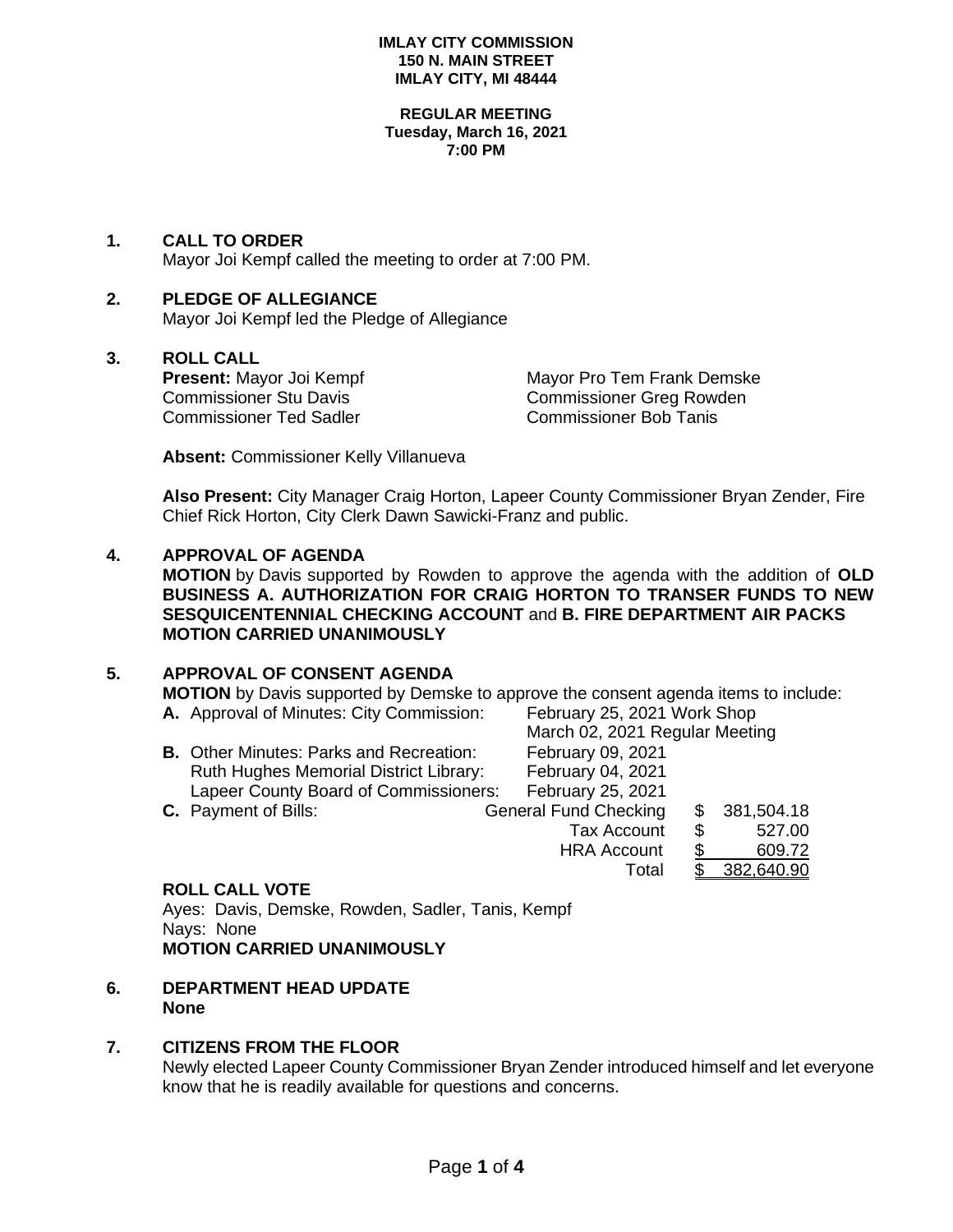#### **REGULAR MEETING Tuesday, March 16, 2021 7:00 PM**

## **8. OLD BUSINESS**

## **A. AUTHORIZATION FOR CITY MANAGER CRAIG HORTON TO TRANSFER FUNDS TO NEW SESQUICENTENNIAL CHECKING ACCOUNT**

Mayor Kempf said that the Sesquicentennial Celebration needs a funds transfer from the city in the amount of \$15,000 toward the festival. Horton stated that Sawicki-Franz will not be a signor on this account. Demske asked if this will be a different part of the budget of the city or a separate entity. Mayor Kempf informed that this still part of the city but it is an additional checking account just for the festival. Horton defined this as a joint checking account with the Imlay City Chamber of Commerce. This is the account that the Chamber will deposit their fundraising funds into for the festival Kempf added.

**MOTION** by Davis supported by Tanis to authorize Horton to transfer \$15,000 into the new account for the festival to use as it is needed.

#### **ROLL CALL VOTE**

Ayes: Davis, Tanis, Sadler, Demske, Rowden, Kempf Nays: None

## **MOTION CARRIED UNANIMOUSLY**

## **B. FIRE DEPARTMENT AIR PACKS**

City Manager Craig Horton informed that the Fire Department and Lorrelei Natke, the grant writer, has said that they have not been able to come up with anything as far as a grant this quickly and will not be able to apply and receive a grant in time for this purchase to quality for the \$10,000 discount that is currently offered. C Horton stated that this is not a budgeted item and that there is a stimulus package that is proposed from the state passed through from the federal government in the amount of \$352,348.00 for the City of Imlay City.

**MOTION** by Davis supported by Tanis to purchase the air packs at a cost of \$153,000.

### **ROLL CALL VOTE**

Ayes: Davis, Tanis, Demske, Rowden, Sadler, Kempf Nays: None

# **MOTION CARRIED UNANIMOUSLY**

## **9. NEW BUSINESS**

## **A. YARD SERVICES INC CONTRACT EXTENSION**

Horton stated that the quote from Yard Services Inc is in the board packet and DPW Superintendent Ed Priehs has asked that this contract be extended and will include the new fire hall yard care.

**MOTION** by Davis supported by Demske to accept the extension of the contract which includes our parks and building grounds and new fire hall yard with Yard Services Inc through October 31, 2021 at the cost of \$21,400.00 for the season.

### **ROLL CALL VOTE**

Ayes: Davis, Demske, Rowden, Sadler, Tanis, Kempf Nays: None **MOTION CARRIED UNANIMOUSLY**

## **B. RESIGNATION – POLICE CHIEF SCOTT PIKE**

**MOTION** by Davis and supported by Tanis to approve, with regret, the resignation/retirement of Police Chief Scott Pike.

**MOTION CARRIED UNANIMOUSLY**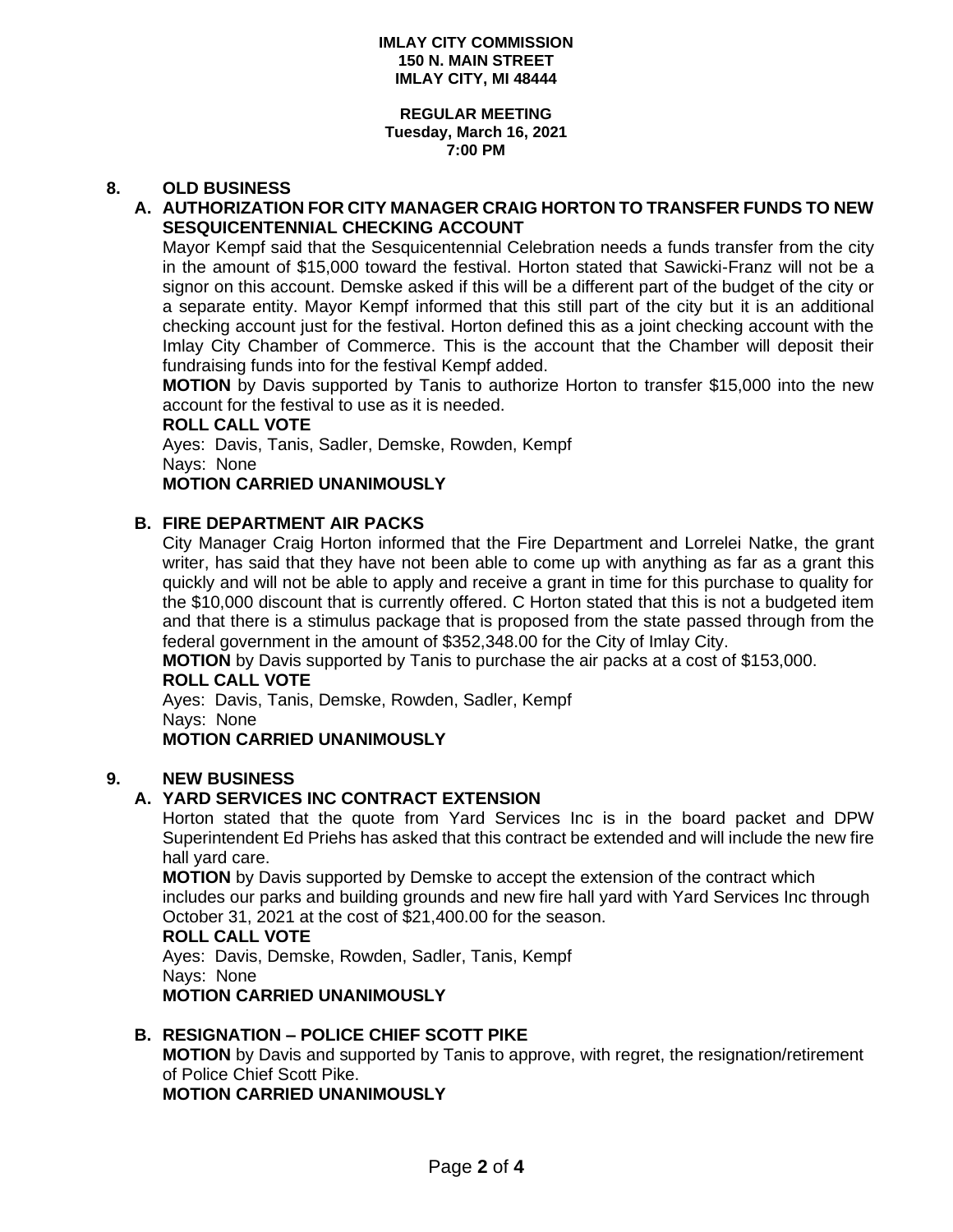#### **REGULAR MEETING Tuesday, March 16, 2021 7:00 PM**

Mayor Kempf continued along the same topic; Kempf put together a new committee with three people from the board: Kempf, Sadler and Demske with the help of City Manager Craig Horton to review the Police Chief job description, budget, salary and recommendations then report that information to the board. Also, Chief Pike has asked not to be part of this process and Horton reached out to Lapeer County Sheriff Scott McKenna and he has agreed to share his expertise and knowledge for this process and be part of this selection committee. In the interim Horton has reached out to former Police Chief John Stano, and Stano has agreed to be our interim Police Chief if we should need one after April 30, 2021. Stano could come in as an administrator as is, or return to class for his certification with classes to begin on April 9, 2021 and would be able to be accredited for more than just an administrator after completion.

# **10. MANAGER'S REPORT**

**City Manager Craig Horton** reported we have probably covered a lot of my list with the regular part of the meeting.

The Splash Pad is on target to open May 31, 2021 and the contractor is currently prepping for when the weather breaks to continue installation. A water meter will be installed at the pool and splash pad to aid in identifying actual costs.

We have already addressed the air packs for the fire department. Per the contractor the new fire hall warranty started May 4, 2020 with exception to items that have been pointed out and are currently in process of repair. The bid for the lawn care to include the new fire hall was discussed earlier. The old fire hall had no water meter so there was never a true cost calculated. A water meter will be installed at the new fire hall and the fire department will be charged for water on the budget as an expense.

The 2021-2022 budgets are in process.

Zoning ordinance-The Planning Commission has set Wednesday, April 14, 2021 at 6:00 to interview the four lowest bids and will post a joint meeting of the Planning Commission and City Commission to conduct these interviews on that date.

Sesquicentennial was already discussed.

Old School Park-The Park and Recreation Commission has authorized Ed to go out for bid for a 26x42 pavilion. We have given him several different styles and asked for him to get bids for the multiple styles of pavilions.

Police Department-Horton asked if the Commission would like to collect donations toward a shadow box to include Pike's badge and insignia from the city at a cost of around \$200. In addition, it would be nice to have a recognition luncheon in appreciation of Pike's service.

Garbage pick-up RFP is in the works. Ed has had good service with J & J's and recommends an extension for this service. Current contract ends June 30, 2021 and talks continue of possibility of combining contracts with Almont Village.

Auditing service RFP is in the works too.

Old fire hall has Daisy's as a tenant on a month-to-month basis to help in cost of utilities.

Utility billing-Bills went out on Monday, March 15, 2021 and the Clerk is working with the Utility Biller to offer an ACH option for quarterly payments.

Zoning Administrator Gerry Edwards and Assessor Nathan Hager have moved into the office previously occupied by Code Authority as Code Authority is now working solely out of the Lapeer office.

## **11. OTHER BUSINESS**

Mayor Kempf asked if there was a report on what effect the Splash Pad will have on the Waste Water Treatment Plant. Horton stated that he has not spoken with WWTP Superintendent Pat Rankin on this subject, so there is not a report on that as of yet.